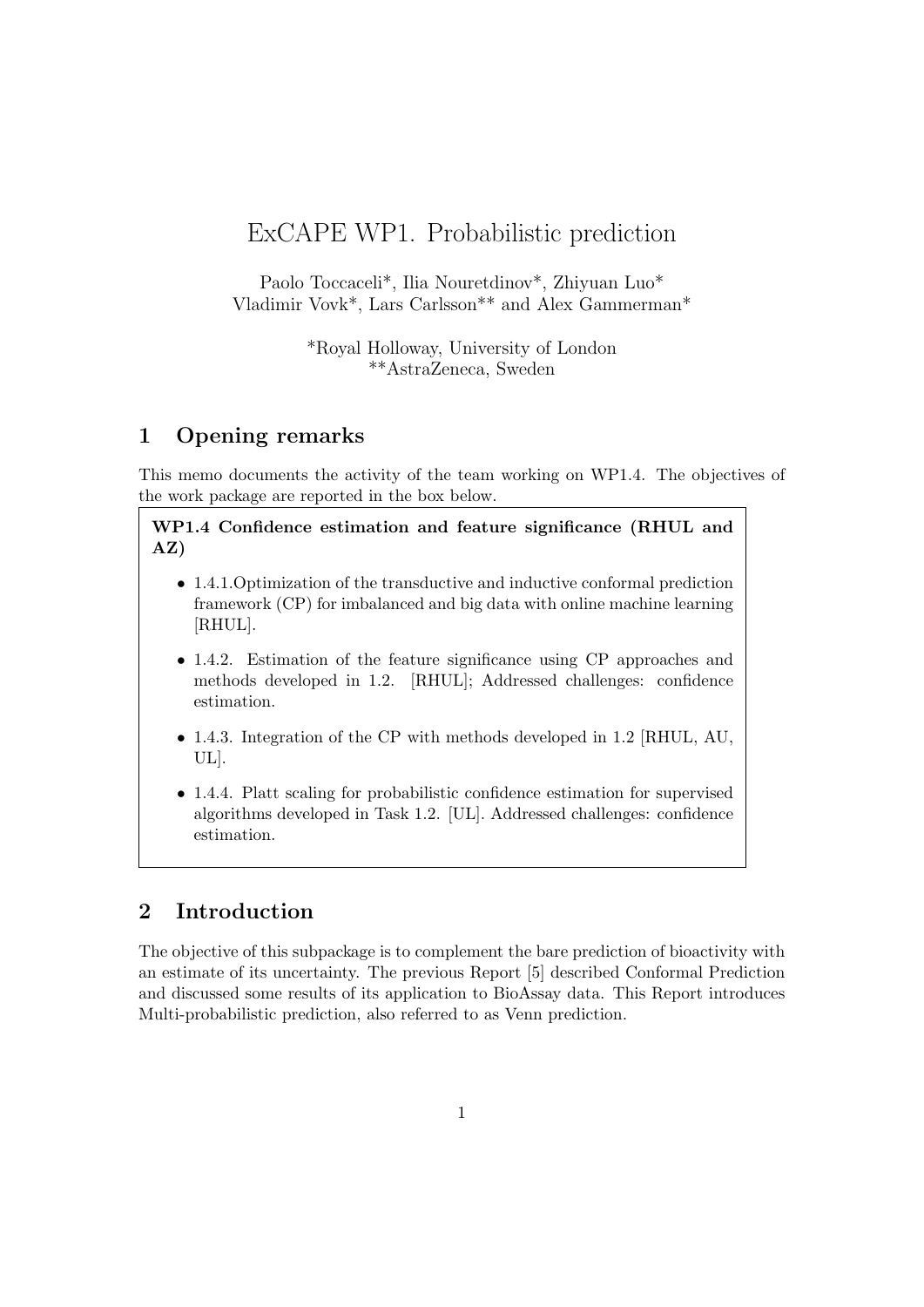## 3 Probabilistic Prediction

In this section, we present the main concepts and their rationale. The reader is referred to the many publications for all the details — see, for example,  $[2]$ .

We also assume that the reader is familiar with the general framework of classification, i.e.

- a training set made of  $\ell$  examples  $(x_i, y_i) \in \mathbf{Z}$ , where  $x_i$  is an object generally represented as a vector of *d* attributes and  $y_i$  is a *label* taking a finite number of values, indicating for instance the class to which the example belongs. For simplicity, we'll restrict ourselves to the case of binary classification.
- a test set made of objects  $x_{\ell+1}, x_{\ell+2}, \ldots$ , whose labels we are asked to predict

The approach followed by the Venn Prediction is entirely non-parametric.

At the heart of Venn prediction, there is a notion of taxonomy (note: this is a concept that is completely unrelated to that of taxonomy discussed in the context of Mondrian Conformal Prediction).

**Venn taxonomy:** A measurable function that assigns to each  $n \in \{2, 3, \ldots\}$  and each sequence  $(z_1, \ldots z_n) \in \mathbf{Z}^n$  an equivalence relation  $\sim$  on  $\{1, \ldots, n\}$  which is equivariant in the sense that, for each n and each permutation  $\pi$  of  $\{1, \ldots, n\}$ ,

 $(i \sim j \mid z_1, \ldots z_n) \Rightarrow (\pi(i) \sim \pi(j) \mid z_{\pi(1)}, \ldots, z_{\pi(n)})$ 

The Venn taxonomy induces equivalence classes which we can define as:

$$
A (j | z_1,... z_n) := \{i \in \{1,...,n\} \mid (i \sim j | z_1,..., z_n)\}
$$

**Venn predictor:** Given a training sequence  $(z_1, \ldots, z_\ell)$  and a test object  $x_{\ell+1}$ , the Venn predictor associated with a given Venn taxonomy outputs the pair  $(p_0, p_1)$ as its prediction for  $x_{\ell+1}$ 's label, where

$$
p_y = \frac{|\{i \in A(\ell+1 \mid z_1,\ldots,z_\ell,(x_{\ell+1},y)) \mid y_i=1\}|}{|A(\ell+1 \mid z_1,\ldots,z_\ell,(x_{\ell+1},y))|}
$$

for  $y \in \{0, 1\}$ 

Intuitively, the equivalence classes of the taxonomy group objects that we consider sufficiently similar for the purposes of prediction. For instance, they could correspond to intervals of the value of the decision function, when using an SVM.

 $p_y$  is the empirical probability distribution of the label, calculated as a fraction of the examples, in the same category as the completion  $(x_{\ell+1}, y)$ , that have label  $y_i = 1$ .

Both  $p_0$  and  $p_1$  express the probability that the label y of the test example be 1, but under two different hypotheses, namely  $y = 0$  and  $y = 1$ . It is the case that  $p_0 \leq p_1$ ;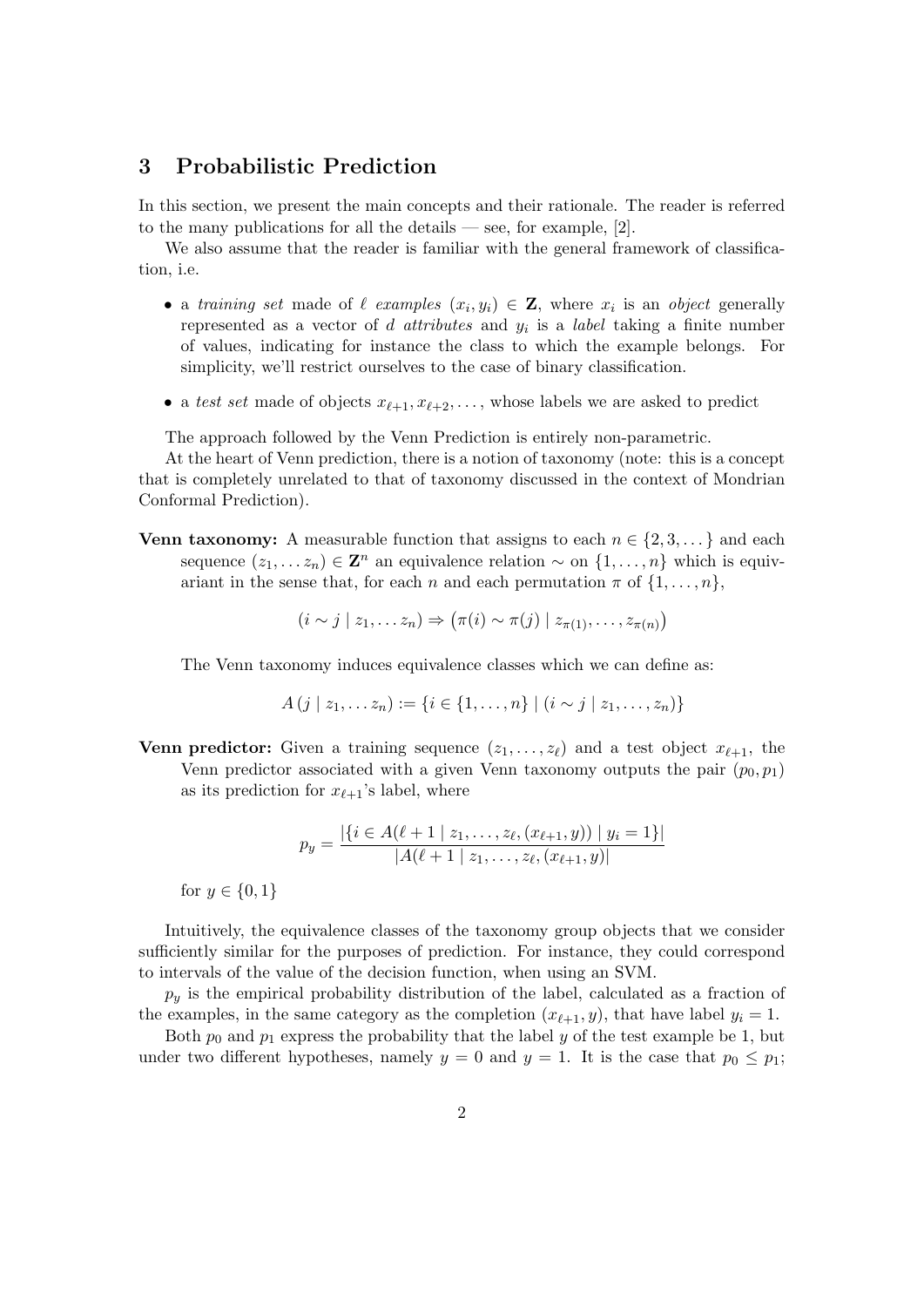informally, one can assume that the actual probability lies "almost surely" between those two values.

The approach described above can be viewed as transductive in the sense that we recompute the probability distribution from scratch for every test object. In the SVM example we introduced earlier, one would add the completion  $(x_{\ell+1}, y)$  to the training set and retrain the SVM for each of the two possible values of the test object label and for each test object.

Of course this is computationally infeasible. However, similarly to what was discussed for Conformal Prediction, it is possible to have an inductive mode of operation, at the cost of losing some theoretical guarantees. We'll discuss it in the context of Venn-ABERS predictors [3].

#### 3.1 Validity of Venn predictors

Let's say that a random variable P taking values in  $[0, 1]$  is perfectly calibrated for a random variable Y taking values in  $\{0, 1\}$  if

$$
\mathbb{E}(Y \mid P) = P \quad \text{almost surely}
$$

Intuitively, P is the prediction made by a probabilistic predictor for Y, and perfect calibration means that the probabilistic predictor gets the probabilities right, at least on average, for each value of the prediction. We then say that the probabilistic predictor is valid.

Unfortunately, it can be proved that it is not possible to make point probabilistic predictions that are also valid.

However, it can be proved that if training set and test set are IID, the Venn predictor is well calibrated in the sense that there exists a choice of the output probabilities that is well calibrated (although we do not know how to choose the right probability for each test object).

### 4 Venn-ABERS Predictors

The Venn-ABERS predictors apply the established technique of Isotonic Regression (IR) within the framework of Venn prediction. There are two advantages accruing from this approach: one theoretical, as we gain the validity guarantees of Venn predictors, and one practical, as the notorious IR tendency to overfit is lessened.

Venn-ABERS predictors can be applied onto classification algorithms that use a form of scoring, that is, a continuous value that is then thresholded to obtain the prediction.

Let  $s_0(x)$  be the scoring function for  $(z_1, z_2, \ldots, z_{\ell}, (x, 0)), s_1(x)$  be the scoring function for  $(z_1, z_2, \ldots, z_\ell, (x, 1)), g_0(x)$  be the isotonic calibrator for

$$
((s_0(x_1),y_1), (s_0(x_2),y_2), \ldots, (s_0(x_\ell),y_\ell), (s_0(x),0))
$$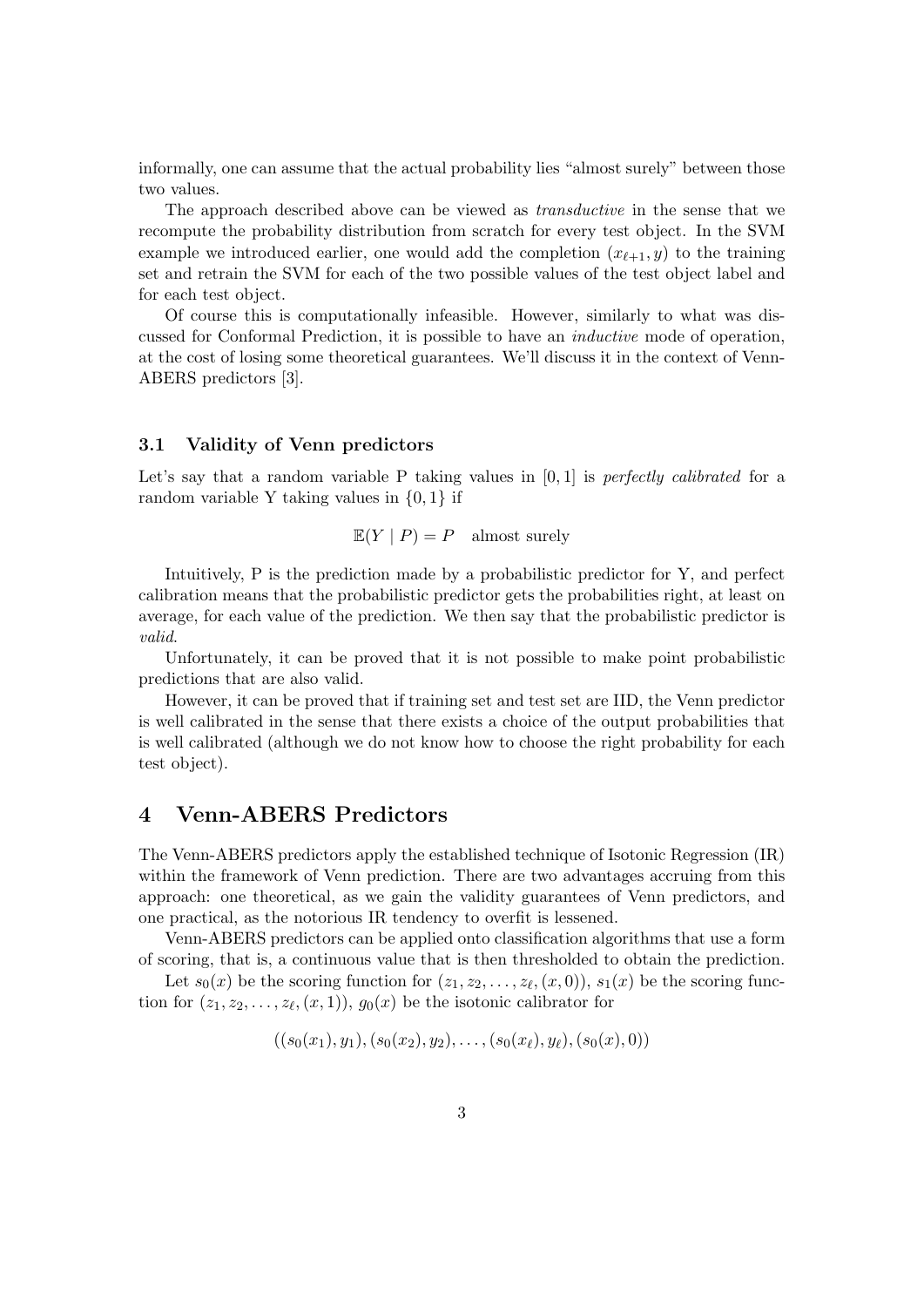and  $g_1(x)$ 

$$
((s_1(x_1),y_1), (s_1(x_2),y_2), \ldots, (s_1(x_\ell),y_\ell), (s_1(x),1))
$$

The *isotonic calibrator* g for  $((s(x_1), y_1), (s(x_2), y_2), \ldots, (s(x_\ell), y_\ell))$  is the increasing function on  $s(x_1), s(x_2), \ldots, s(x_\ell)$  that maximizes the likelihood

$$
\prod_{i=1,2,\ldots,\ell} p_i
$$

where:

$$
p_i = \begin{cases} g(s(x_i)) & \text{if } y_i = 1 \\ 1 - g(s(x_i)) & \text{if } y_i = 0 \end{cases}
$$

The Venn-ABERS predictor outputs a multi-probabilistic prediction  $(p_0, p_1)$ , where  $p_0 := g_0(s_0(x))$  and  $p_1 := g_1(s_1(x))$ 

### 4.1 Inductive VAP

The definition of VAP in the previous paragraphs requires that the IR be recalculated for each possible label value and for each test object. The resulting computational cost would become unaffordable even for relatively small data sets.

It is possible to reduce significantly the computational cost by adopting an inductive approach, similar in a broad sense to the procedure described for Inductive Conformal Predictors in the previous report.

The overall training set is split into a proper training set, which is used to train the underlying machine learning algorithm which produces scores, and a calibration set, which is used to "train" the isotonic calibrator which transforms scores into probability estimates.

The training of the underlying machine learning algorithm is performed only once, but the isotonic regression is still recalculated (ex novo) for each test object and for each possible value of the label.

While this scheme allows us to reduce significantly the computational cost of VAP, there is no claim that it enjoys the same theoretical validity guarantees that "proper" Venn predictors have. However, in practice, this does not appear to be a significant shortcoming.

### 4.2 Cross IVAP

A potential disadvantage of Inductive VAP is that, by separating a calibration set from the overall training set, it reduces the size of the set used for training the underlying algorithm. It may be of benefit to use a scheme inspired by cross-validation in which the overall training set is split into  $K$  sets; IVAP is then applied  $K$  times, each time using one of these sets  $K$  as calibration set and the rest as proper training set. The resulting K IVAPs can then be combined in way that will become clearer in the next section.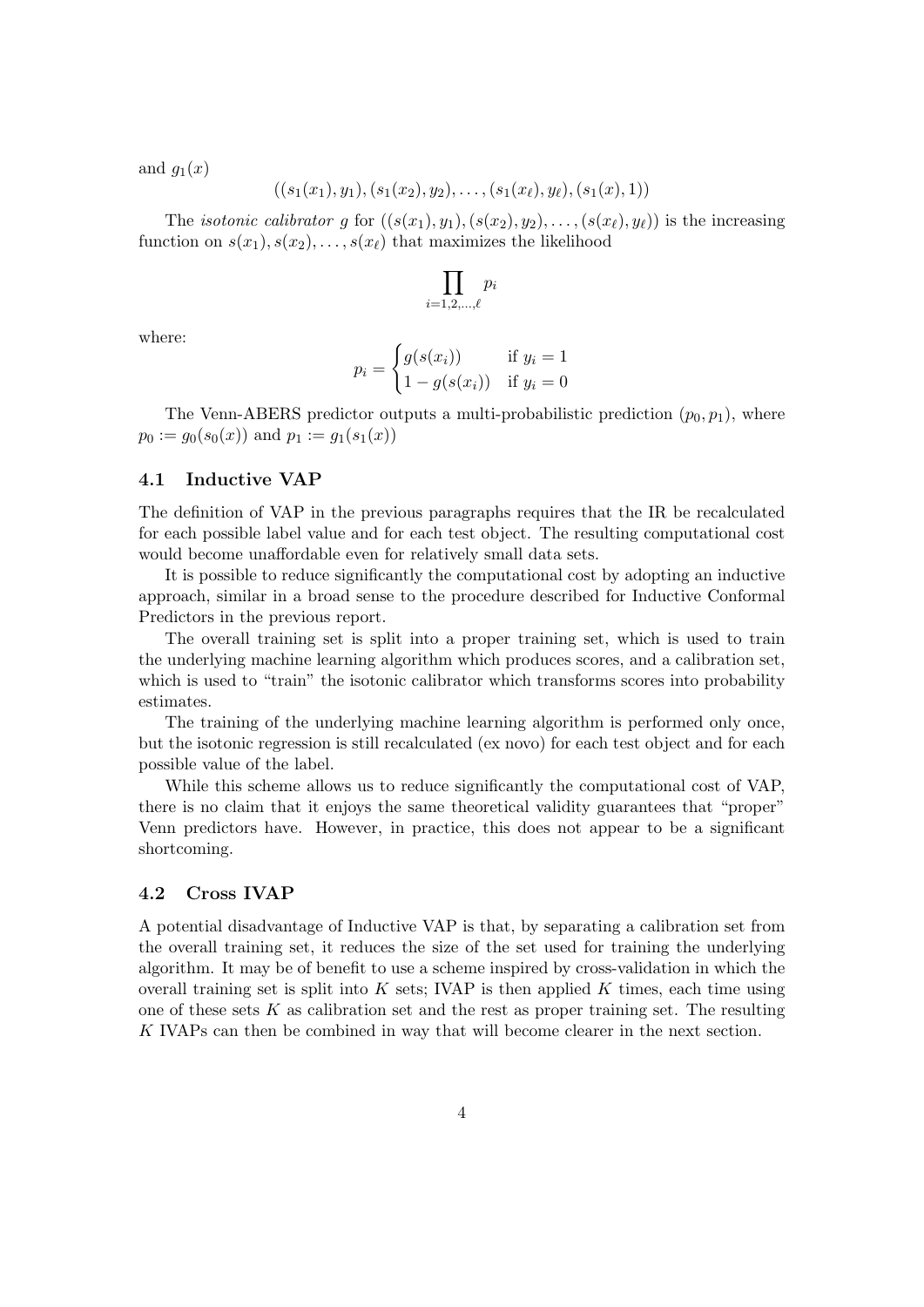#### 4.3 Making probability predictions out of multi-probability ones

While there is a value in having multi-probability predictions, it is generally more intuitive to deal with a point probability prediction. One way to construct a probability prediction from a multi-probability prediction is to derive the value that minimizes the regret<sup>1</sup> under a given loss function.

It is possible to prove that under log-loss function the minimax probabilistic prediction is:

$$
p = \frac{p_1}{1 - p_0 + p_1}
$$

Note that p is calculated as if  $1-p_0$  and  $p_1$  were the unnormalized probabilities of  $y = 0$ and  $y = 1$ , respectively.

If, instead of the log-loss function, we consider the square loss function (also known as Brier loss), the minimax probabilistic prediction is:

$$
p = \bar{p} + (p_1 - p_0) \left( \frac{1}{2} - \bar{p} \right)
$$

where  $\bar{p} := (p_0 + p_1)/2$ .

In the case of Cross VAP, the  $K$  multi-probabilistic predictions can be combined as in:

$$
p = \frac{GM (p_1)}{GM (1 - p_0) + GM (p_1)}
$$

where  $GM()$  stands for geometric mean over the K values.

#### 4.4 Fast Venn-ABERS

While it reduces the computational load significantly (compared to the original "transductive" formulation), Inductive Venn-ABERS prediction still remains too complex to scale to large data sets, the recalculation of the Isotonic Regression for every label value and for every test object being the main limiting factor. From a detailed analysis of the algorithm used to compute the IR and of the particular way in which it used in the Venn-ABERS application, it was possible to come up with a new algorithm that produces exactly the same results, but requires one initial pre-calculation  $(O(\ell \log \ell))$ and then requires for the actual evaluation of the probability of each test object only a very efficient look-up  $(O(\log \ell))$ . The full details can be found in [4]

An illustration of the Isotonic Calibrator on synthetic data sets is provided in Fig. 1. Tab. 1 gives an indication of the performance, on synthetic data sets, of a pure Python/Numpy implementation running on one core of our departmental server. (Implementing it in  $C/C++$  is likely to reduce the quoted times by factor of 10 or more).

This enabled us to apply Venn-ABERS prediction to large data sets (hundreds of thousands of examples) without particular requirements in terms of computational resources.

 $1_{\text{By regret, we denote the loss suffered by making a given choice instead of the best available option.}$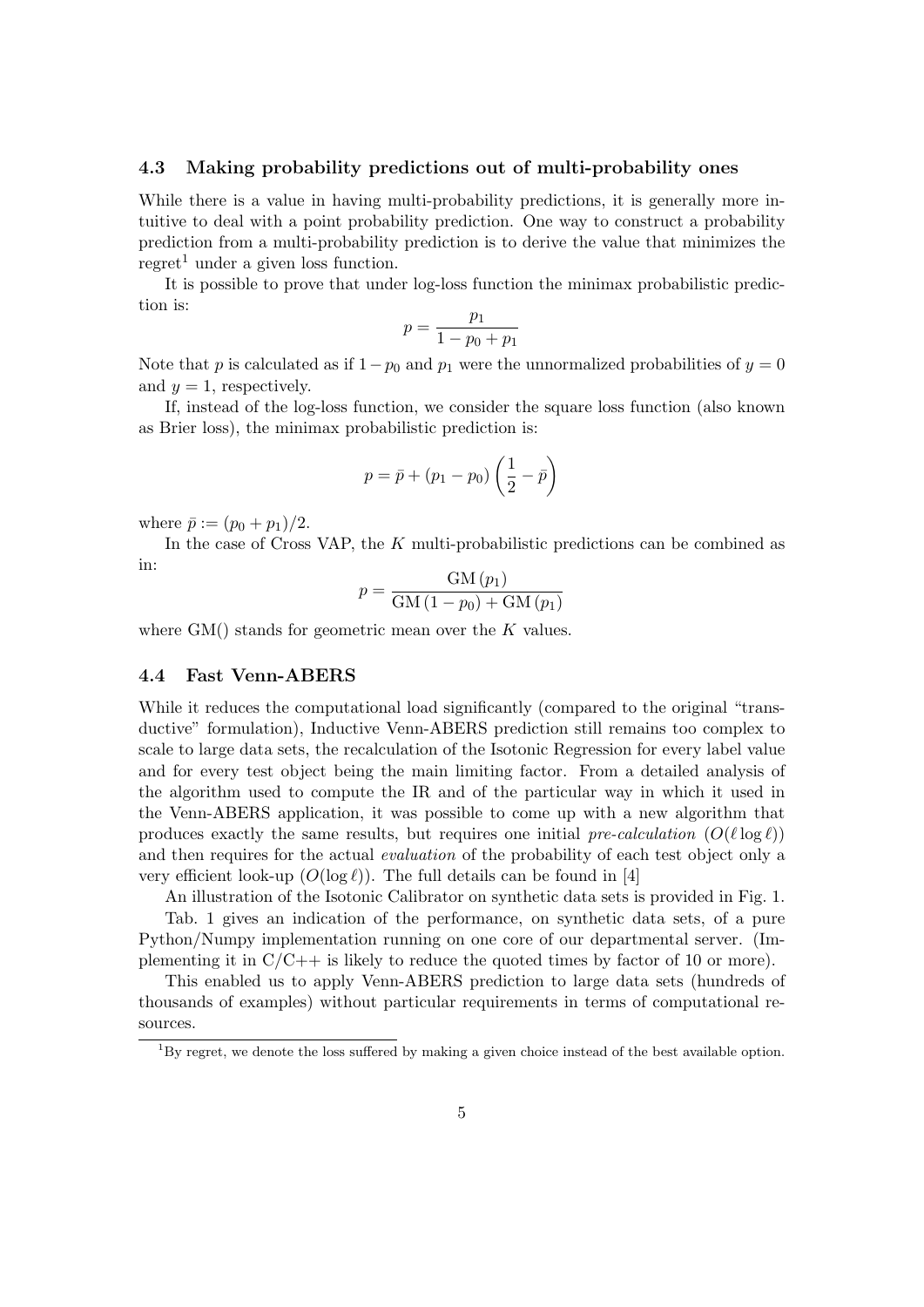

Figure 1: Multi-probabilistic predictions for two synthetic data sets. The  $x$  axis represents the scores. The blue dots represent the data, which can take values 0 or 1. The data sets were created so that the desired calibrator is a linear function in the left pane and a sigmoid in the right. This was by generating random variates so that their probability of being 1 was proportional to the score (left pane) or to a sigmoid of the score (right pane). The Venn-ABERS predictors reconstruct the desired calibrator within an error inherent in the statistical fluctuation of the sample.

Table 1: Execution times of the pre-calculation and evaluation of the Fast Venn-ABERS IR. The number of examples quoted refers to the size of the calibration set as well as the test set.

| Number of examples | CPU time for       | CPU time for |  |
|--------------------|--------------------|--------------|--|
|                    | Pre-calculation    |              |  |
|                    | on calibration set | on test set  |  |
| 10,000             | 3.62s              | $< 0.01$ s   |  |
| 100,000            | 15.7s              | 0.01s        |  |
| 1,000,000          | 153s               | 0.13s        |  |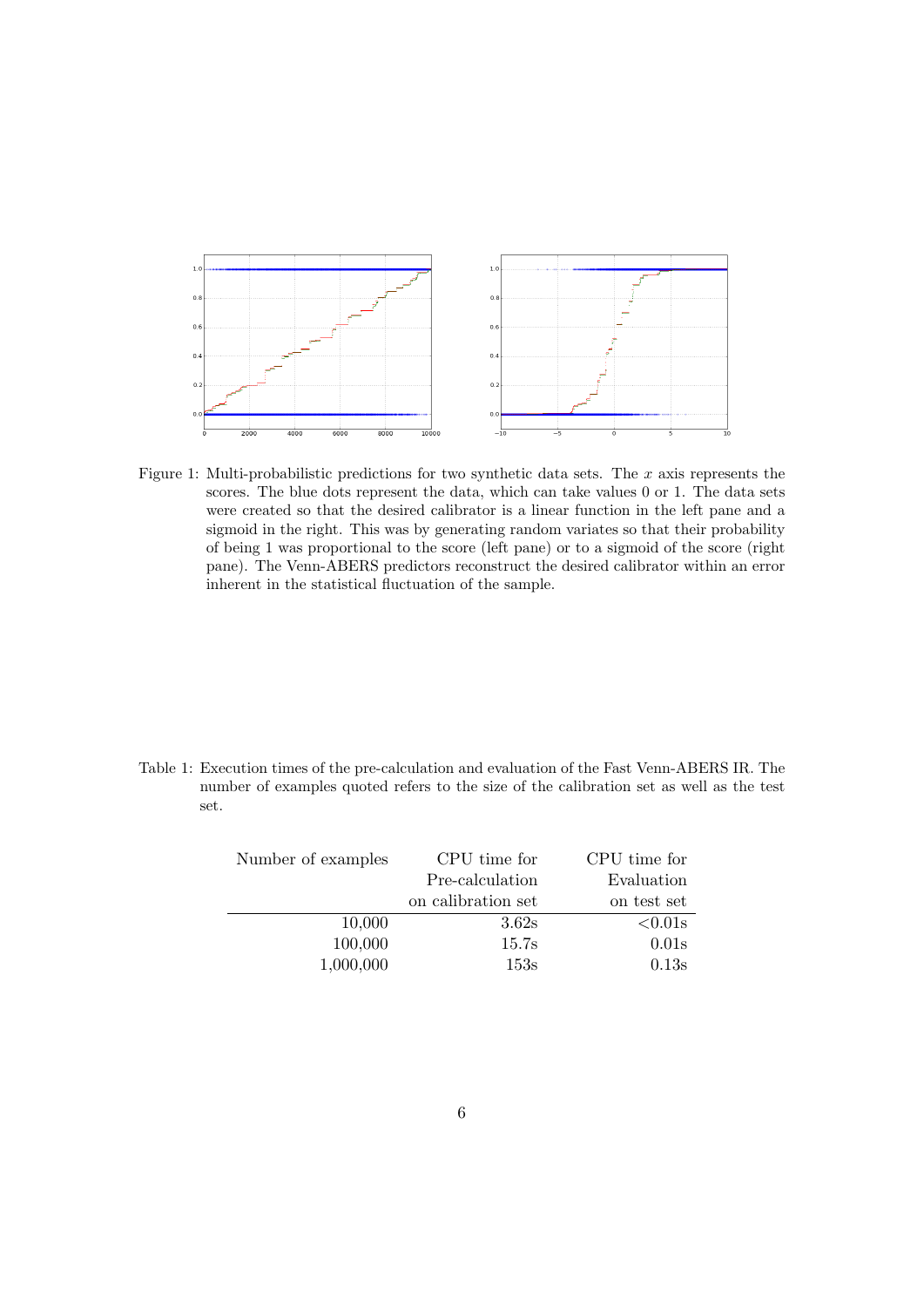## 5 Application of Venn-ABERS Prediction to BioAssay Data

We applied VAP to the same 827.svm data set used in the previous report for the CP studies.

To recap the salient points, each tested compound is described by a variable number of signature descriptors [1] derived for us by AZ from the chemical structure of the compounds itself. Each signature corresponds to the number of occurrences of a given labelled subgraph in the molecule graph. The resulting data set can be viewed as a relatively sparse matrix of attributes (the signatures on the columns) and examples (the compounds on the rows).

| Total number of examples   |     | 138,287   |
|----------------------------|-----|-----------|
| Number of features         |     | 165,786   |
| Number of non-zero entries | $=$ | 7,711,571 |
| Density of the data set    |     | 0.00034   |
| Active compounds           | $=$ | 1,658     |
| Inactive compounds         | $=$ | 136,629   |
| Unique set of signatures   |     | 137,901   |

We reused the same values of the decision function calculated in that context for the calibration set and test set for the Inductive Conformal Prediction. As a side note, Fig. 2 shows the distribution of such values, with two separate histograms one for Active examples and the other Inactive Examples. The distribution for Active examples looks distinctly bimodal.



Figure 2: Distribution of Decision Function values on the calibration data set. The numbers on the left and right  $y$  axes refer to the counts per bin. Note the different  $y$  scales.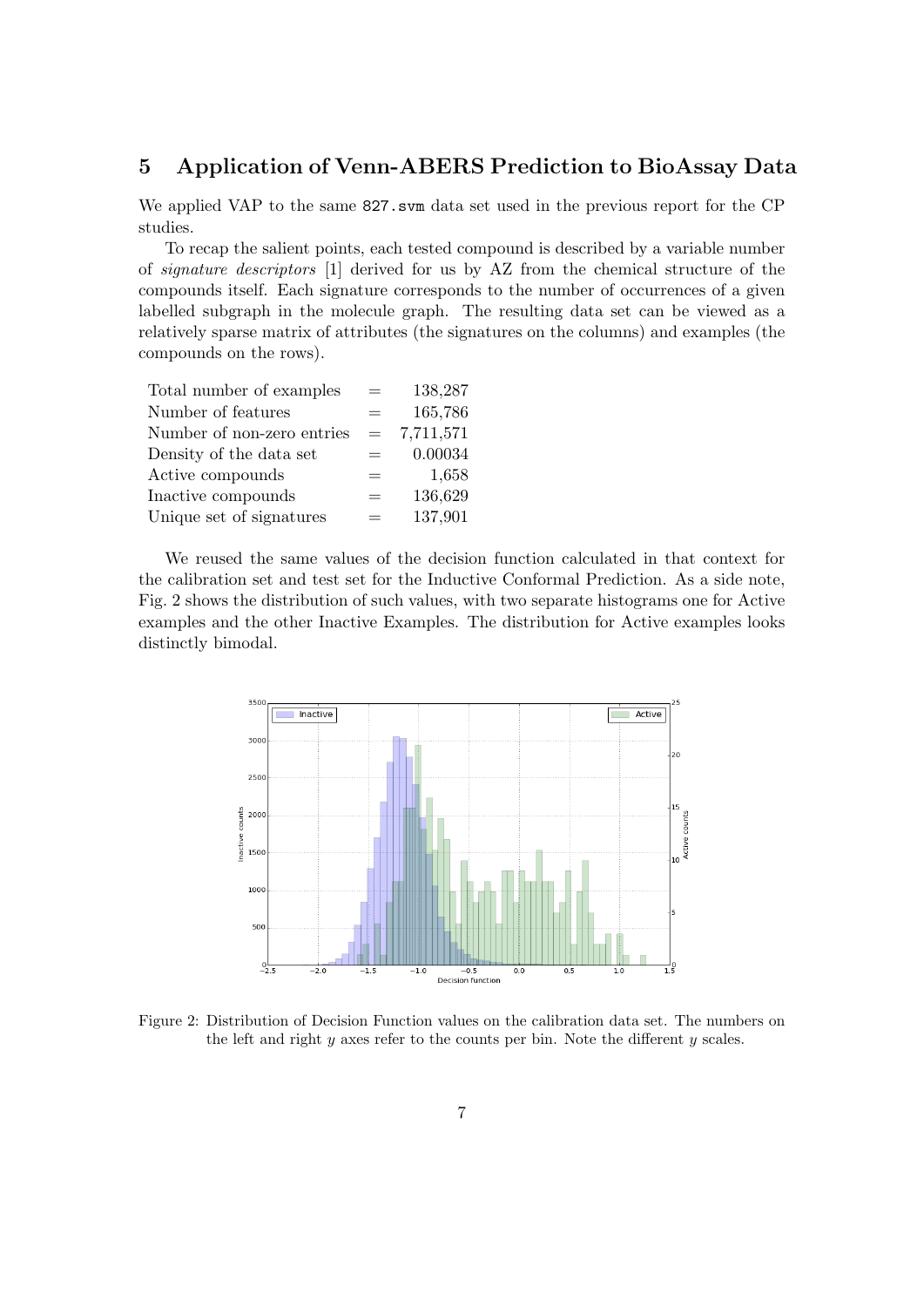The calibration set has 28,000 examples and the test set comprises 10,000 objects. Running the Fast Venn-ABERS predictors on these sets took a total time 4.84s on one core of the departmental server (of course, this excludes the time to calculate the scores, given that we reused them, as explained above).

One illustration of the multi-probabilistic results is provided in Fig. 3 which shows the cumulative sums of  $p_0$ , of  $p_1$ , and of the label as we sweep the test set.



Figure 3: Data set 827: Cumulative sums of  $p_0, p_1$ , and of the label, i.e.  $\sum_{i \leq x} p_{0,i}$  (green), Data set 621. Cumulative sums of  $p_0, p_1$ , and of the faber, i.e.  $\sum_{i \leq x} p_{1,i}$  (red),  $\sum_{i \leq x} y_i$  (black) .

Fig. 4 has a plot of the "calibrators"  $g_0(s)$  and  $g_1(s)$  between the min and max of the decision function on the calibration set. The interesting feature is the widening gap between  $g_0(s)$  and  $g_1(s)$  for  $s > 0.5$  indicative of uncertainty on the probability estimate.

#### 5.1 Comparison with Platt's scaling

We set out to compare the relative merits of Platt's scaling and Venn-ABERS predictors. We use the implementation of Platt's scaling available as part of the Python sklearn package.

Fig. 5 shows the "calibrators" arising from the two methods (for one of 20 runs).

In order to have a more meaningful comparison, we computed the log-loss with either method on the test set of each of the 20 runs. The resulting boxplots are shown in Fig. 6. The median is the same (VA is better by the tiniest of margins) and, if anything, Platt's method exhibits a bit more variance.

Given the difference between the two calibrators apparent in Fig. 5, one might have expected a difference also in the log-loss.

Imbalance plays a role in this apparent paradox. For values of the SVM Decision Function (DF) less than  $-0.7$ , there is very little difference between the two calibrators.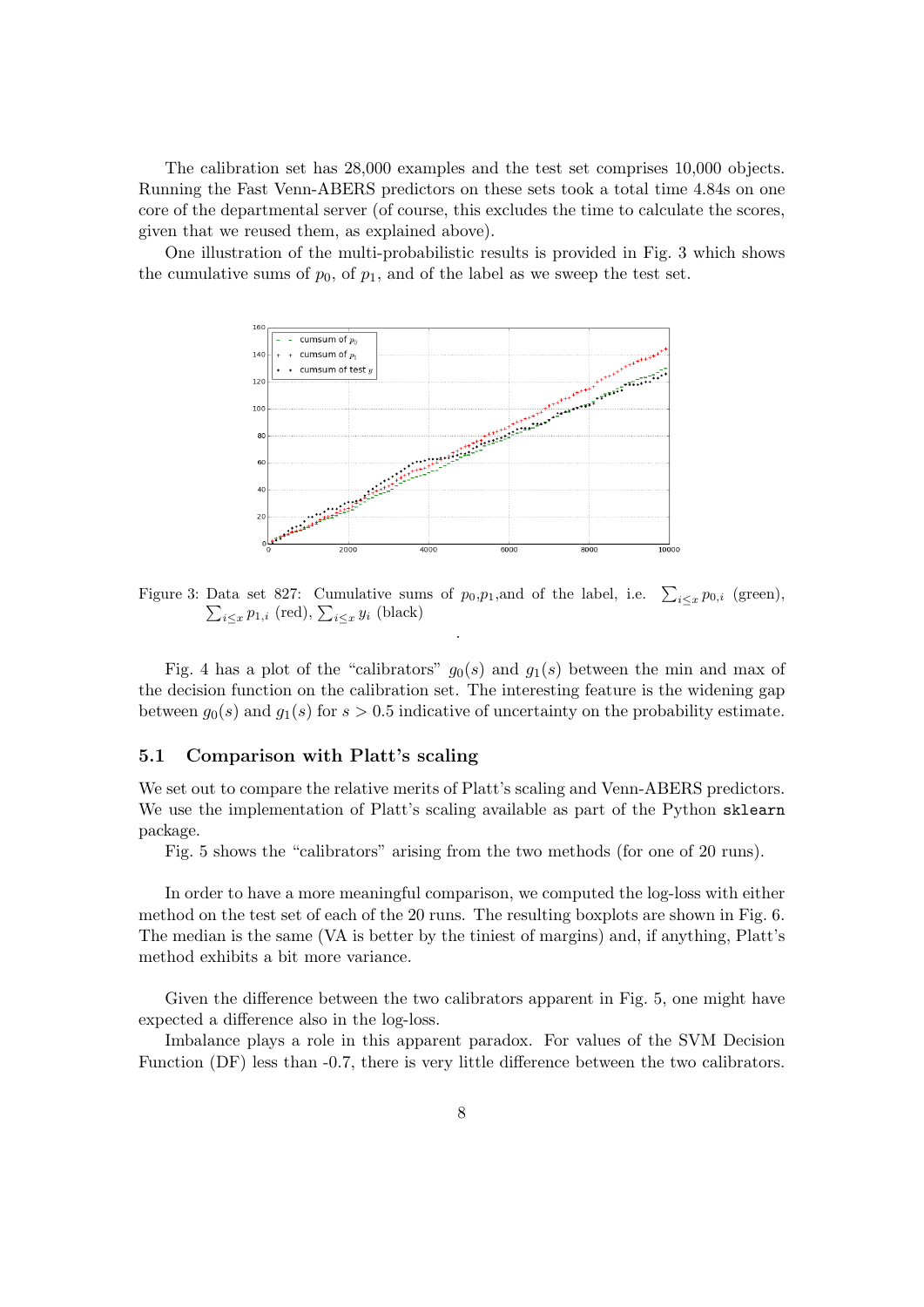

Figure 4: Data set 827: Calibrators  $g_0(s)$  and  $g_1(s)$ 



Figure 5: Data set 827: Comparison of calibrators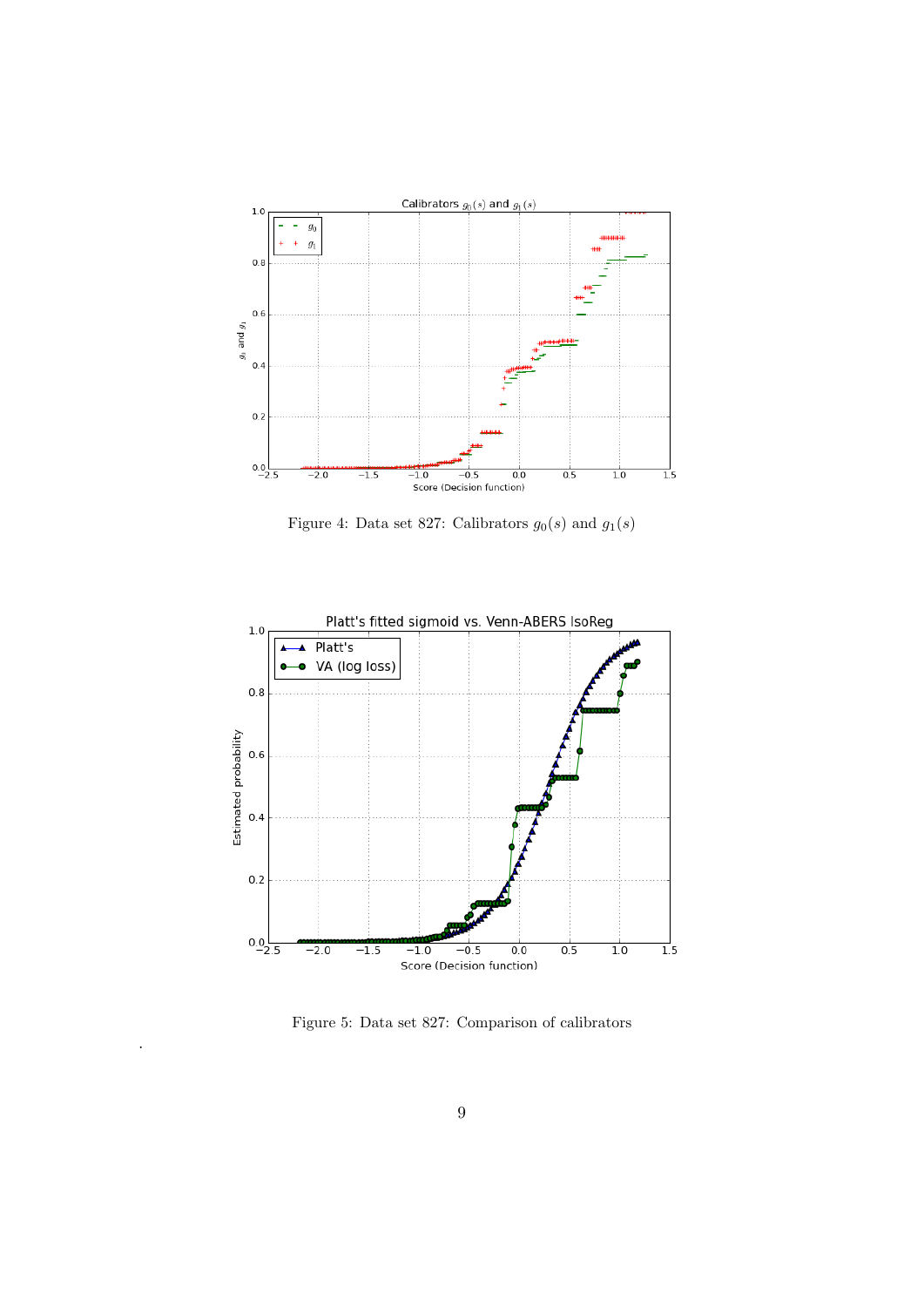

Figure 6: Data set 827: Log-loss on test sets, over 20 runs

Consider that  $\approx 95\%$  of the test samples happen to have a DF $\lt$  -0.7. For those test samples the difference between Platt's scaling probabilities and Venn-ABERS probabilities is going to be negligible.

It is questionable if the loss is "symmetrical" in our application, i.e. if the errors in predicting high probability have the same consequences and should be attributed the same cost as the errors of the same entity for low probabilities.

One way to have an asymmetric log-loss is to assign different weights to the loss on Actives and on Inactives. Unfortunately, this would make the loss function no longer  $proper<sup>2</sup>$ .

AsymmLogLoss = 
$$
-\frac{1}{N} \sum_{i=1}^{N} C_{act} y_i \log p_i + C_{inact} (1 - y_i) \log (1 - p_i)
$$

If one sets  $C_{act} = 1$  and  $C_{inact} = 0$ , thereby disregarding any loss on Inactive test examples, the effect of the difference between the two calibrators for higher DF values becomes now visible as shown in Fig. 7 (note that we are still averaging across all the

<sup>&</sup>lt;sup>2</sup>Limiting ourselves to the case of binary classification, a loss function  $L(q, y)$  is proper [6][7] when the minimum value of the expected loss is attained when the predicted probability is equal to the actual probability. In more formal terms, when  $\operatorname{argmin} \mathbb{E}_{y \sim B_p} [L(q, y)] = p$ . q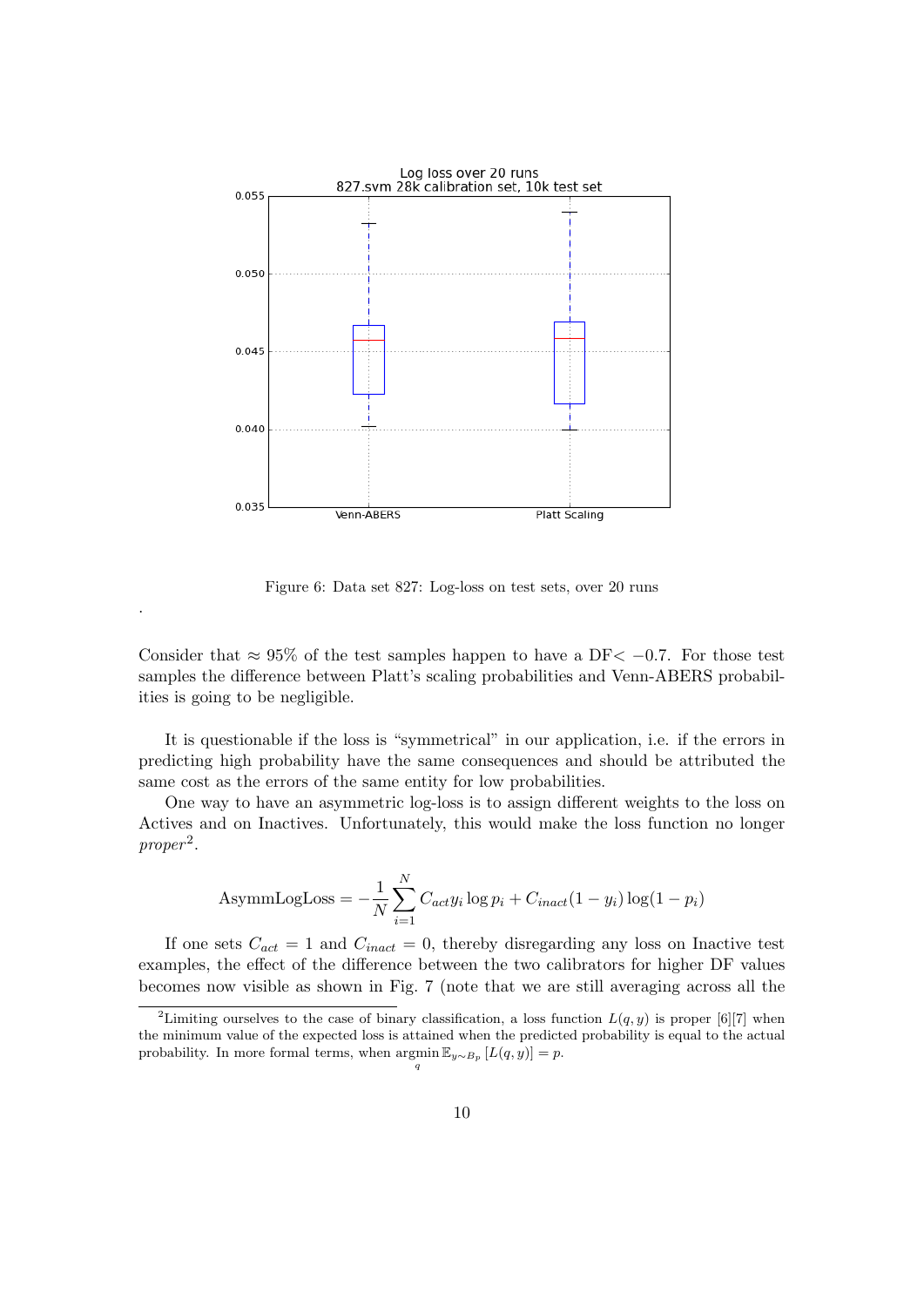test examples, which are 99% Inactive).

.



Figure 7: Data set 827: Asymmetric Log-loss on test sets, over 20 runs

# 6 Comparison between Conformal and Probabilistic results

Both Conformal and Probabilistic Predictors allow the user to rank the compounds for the purposes of screening. The two rankings are based on conceptually different ideas. The p-value of Conformal Prediction expresses the probability of encountering an Active compound that would appear as or more nonconform (among Active compounds) than the test object. The value output by the Probabilistic Prediction expresses the probability that the compound is Active (in the sense that if one keeps taking compounds for which the predicted probability is 0.8, then one will find in the long term that  $80\%$ of such compounds are actually active).

Tab. 2 shows the 20 compounds (out of a test set of 10,000) that are ranked highest by Conformal Prediction and by Venn-ABERS Prediction. The compounds are identified by an ordinal that has no specific meaning outside of the specific data set we were supplied. The single probability was obtained from the multi-probabilistic prediction using the method discussed earlier for log-loss regret minimization.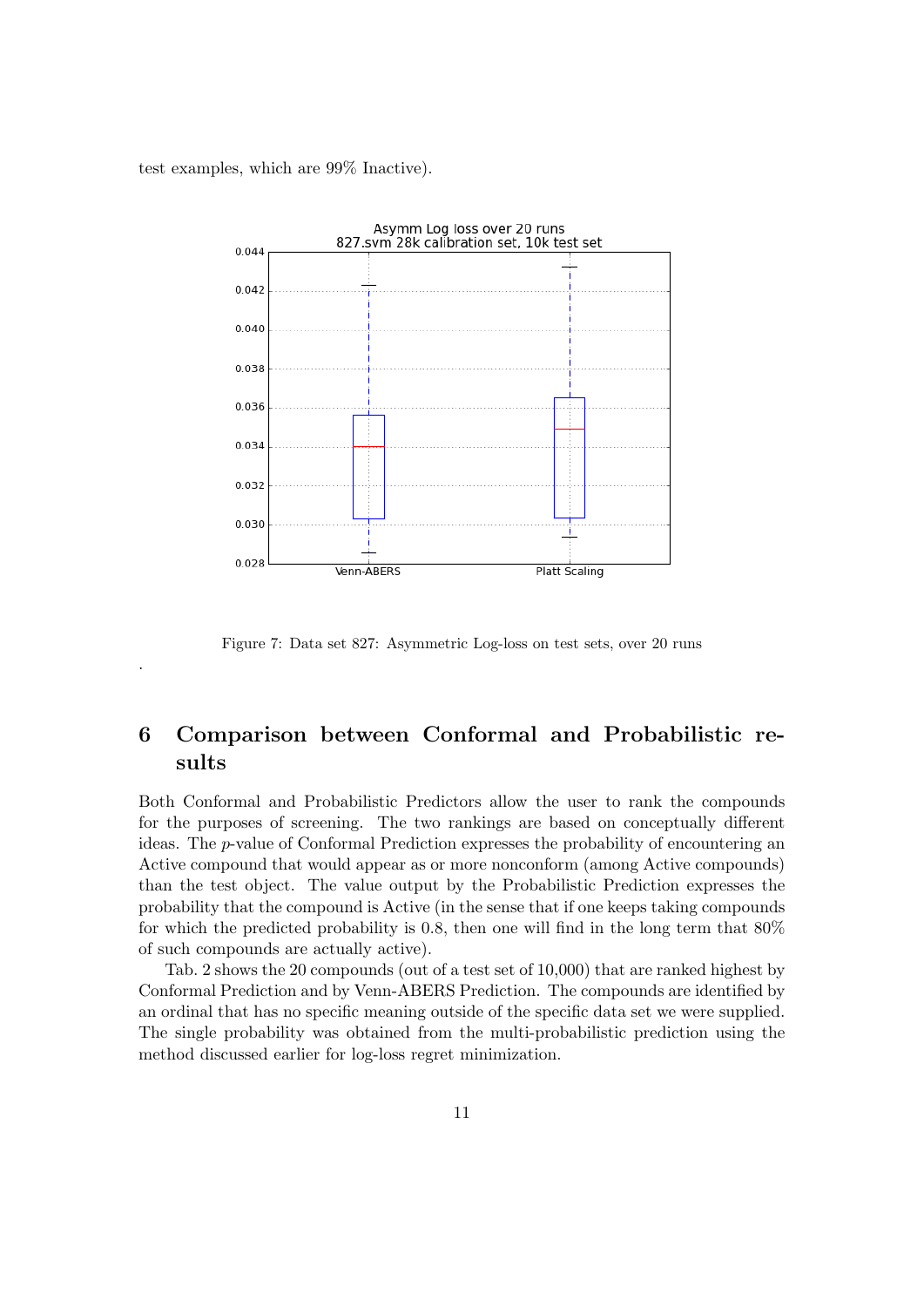Although the ranking may appear quite different at first glance, it is remarkably similar. The similarity is somewhat obscured by the fact that the  $p$ -values appear to have a finer granularity than the probabilities (there are more compounds sharing probabilities than sharing  $p$ -values). The rankings appear very similar if we consider that the probability ranking is arbitrary when the compounds have the same probability.

Table 2: The 20 candidate compounds (out of a test set of 10,000) that are ranked highest, according to Conformal Prediction and to Venn-ABERS Prediction. The asterisk denotes those compounds that are actually Active.

| Ranking          | Best compounds | Best compounds | $p$ -value | Prob  |
|------------------|----------------|----------------|------------|-------|
|                  | by $p$ -value  | by probability |            |       |
| $\boldsymbol{0}$ | $*108198$      | $*108198$      | 0.868      | 0.800 |
| 1                | 103948         | 129143         | 0.798      | 0.697 |
| $\overline{2}$   | 62772          | 62772          | 0.774      | 0.697 |
| 3                | 129143         | 103948         | 0.716      | 0.697 |
| $\overline{4}$   | $*138051$      | $*138051$      | 0.663      | 0.695 |
| 5                | $*108632$      | $*108632$      | 0.663      | 0.695 |
| 6                | $*107957$      | $*108877$      | 0.584      | 0.683 |
| $\overline{7}$   | $*108920$      | $*108920$      | 0.584      | 0.683 |
| 8                | $*108877$      | $*107957$      | 0.584      | 0.651 |
| 9                | $*108783$      | $*108783$      | 0.578      | 0.651 |
| 10               | 5413           | 5413           | 0.557      | 0.647 |
| 11               | $*138177$      | 54806          | 0.551      | 0.611 |
| 12               | 4334           | 16925          | 0.537      | 0.611 |
| 13               | 71538          | $*108032$      | 0.513      | 0.611 |
| 14               | 54806          | $*108026$      | 0.513      | 0.611 |
| 15               | 16925          | 4334           | 0.493      | 0.611 |
| 16               | $*108584$      | 71538          | 0.490      | 0.611 |
| 17               | *108026        | $*138177$      | 0.490      | 0.611 |
| 18               | $*107943$      | $*107943$      | 0.478      | 0.611 |
| 19               | $*108032$      | $*108584$      | 0.475      | 0.611 |

Fig. 8 illustrates another facet of the relationship between p-values and probabilities. A visual representation of their similarity can be seen in terms of how close the dots, each representing one of the 10,000 compounds in the test set, are to the  $(0,0),(1,1)$  line.

# 7 An example on the official data: Data Set 3717

A new data set for ExCAPE was released in April. Out of this set, covering a large number of biological targets, we obtained a single-target data set and applied Conformal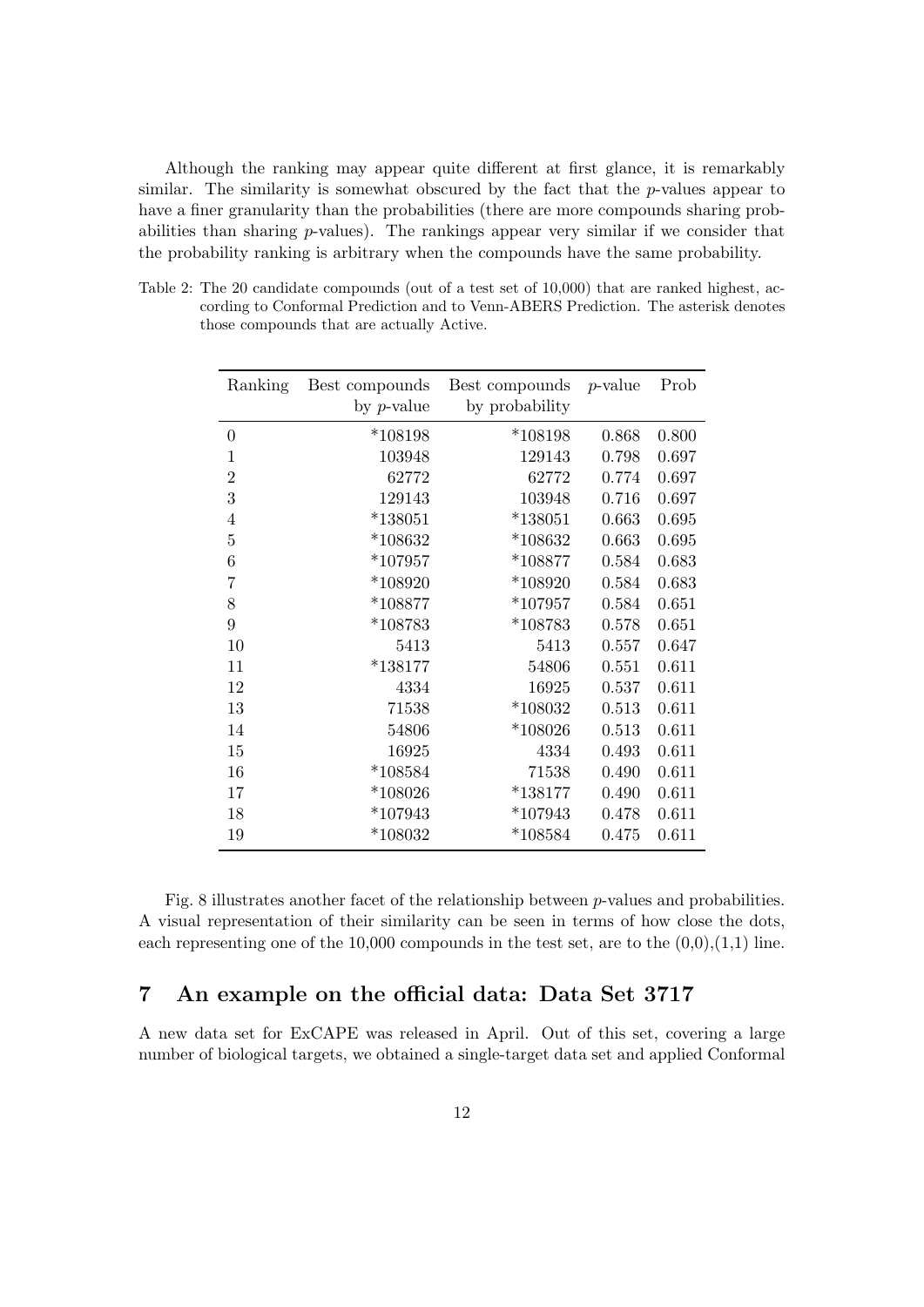

Figure 8: Data set 827: Each of 10,000 test objects is represented as a dot. Red dots are Active compounds, green dots are Inactive compounds.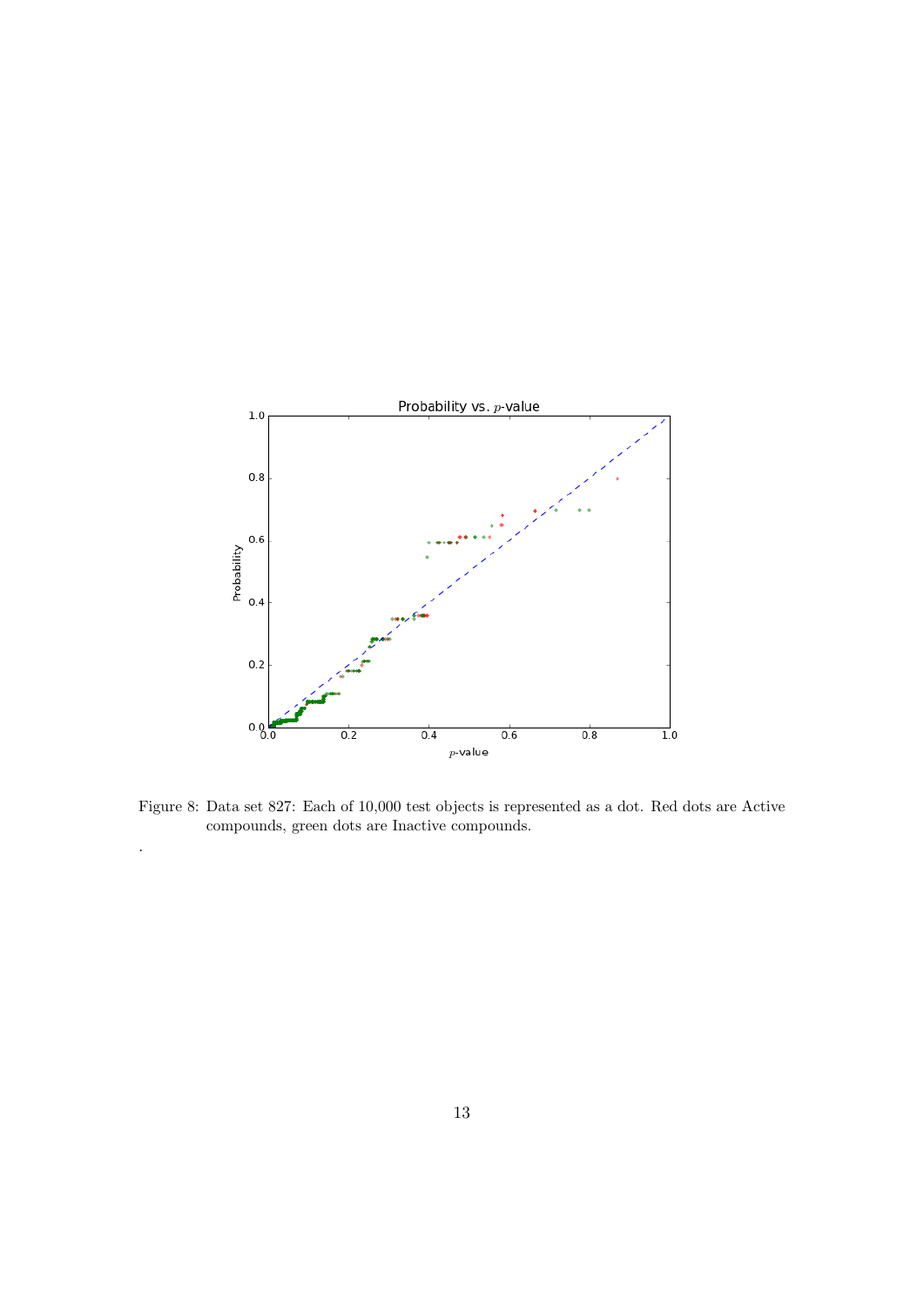Prediction and Probabilistic Prediction to it.

The target for the data set in hand is identified by Gene ID 3717 and the main characteristics of the data set are summarised below:

| Total number of examples   |     | 215,129    |
|----------------------------|-----|------------|
| Number of features         | $=$ | 219,772    |
| Number of non-zero entries | $=$ | 11,998,132 |
| Density of the data set    | $=$ | 0.025%     |
| Active compounds           | $=$ | 2,077      |
| Inactive compounds         | $=$ | 213,052    |

This data set appears to lend itself very well to prediction. The distributions of the values of the Cascade SVM DF for Active and Inactive examples in the calibration set are illustrated in Figure 9. The Cascade SVM achieved an AUC of 98.3%, a Precision of 93.7% and a Recall of 81.7% (averaged over 20 repetitions of Cascade SVM using Tanimoto+RBF kernel with randomly drawn training sets (170,000 examples) and test sets (10,000 objects)). The confusion matrix is reported in Table 3.



Figure 9: Data set 3717: One example of the empirical distribution (histogram) of Decision Function values for Actives (green) and Inactives (pale blue). Note the clear separation between the two classes.

Figures 12, 13, 14 show for data set 3717 the same information that was shown in Figure 5, 6, 7 for data set 827.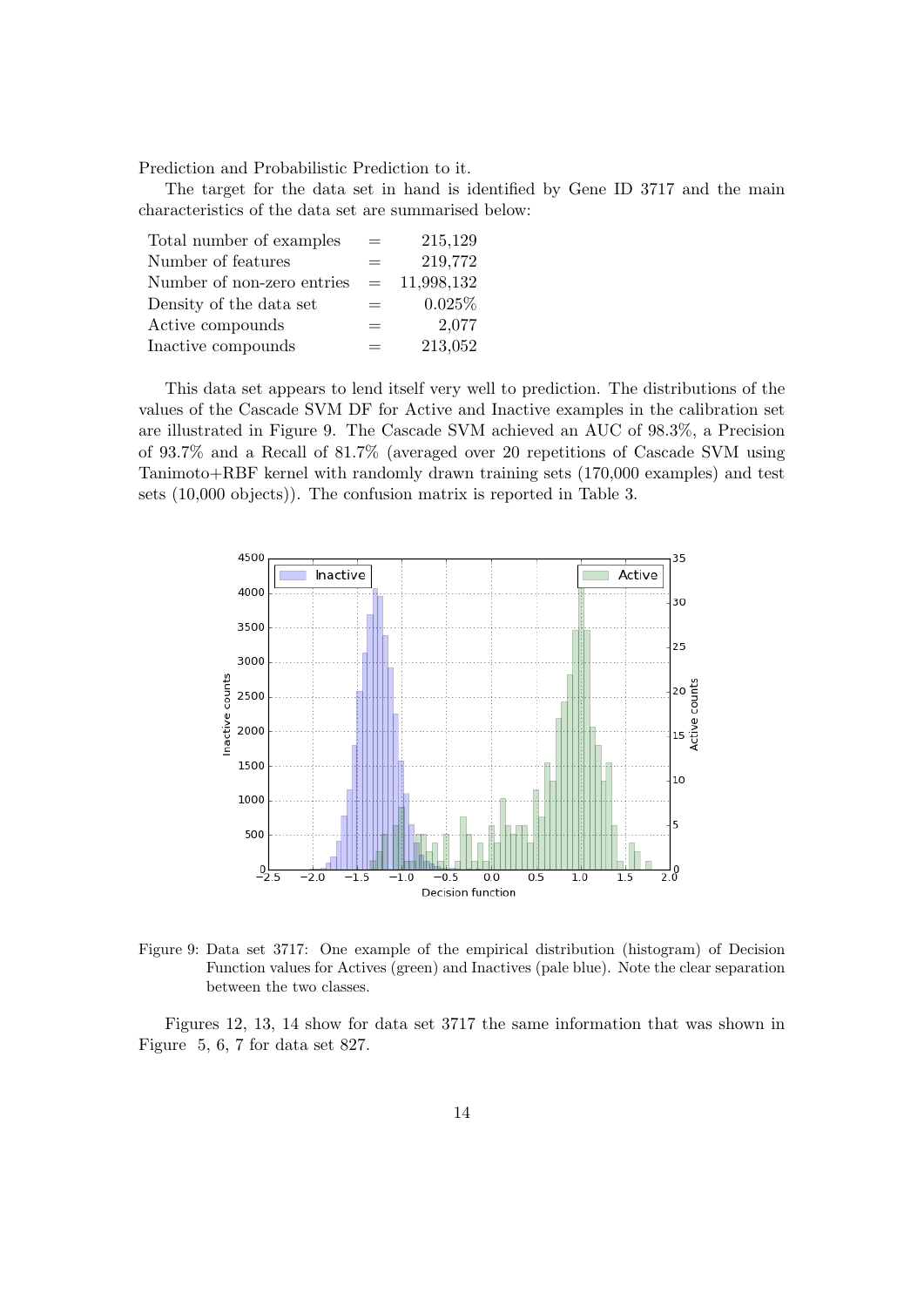|                                  | Inactive         | Predicted Predicted<br>Active |
|----------------------------------|------------------|-------------------------------|
| Actual Inactive<br>Actual Active | 9897.10<br>17.85 | 5.35<br>79.70                 |

Table 3: Confusion matrix averaged over 20 trainings of Cascade SVM with randomly drawn training sets (170,000 examples) and test sets (10,000 objects)



Figure 10: Data set 3717: Example of cumulative sums of  $p_0, p_1$ , and of the label, i.e.  $\sum_{i \leq x} p_{0,i}$ (green),  $\sum_{i \leq x} p_{1,i}$  (red),  $\sum_{i \leq x} y_i$  (black) .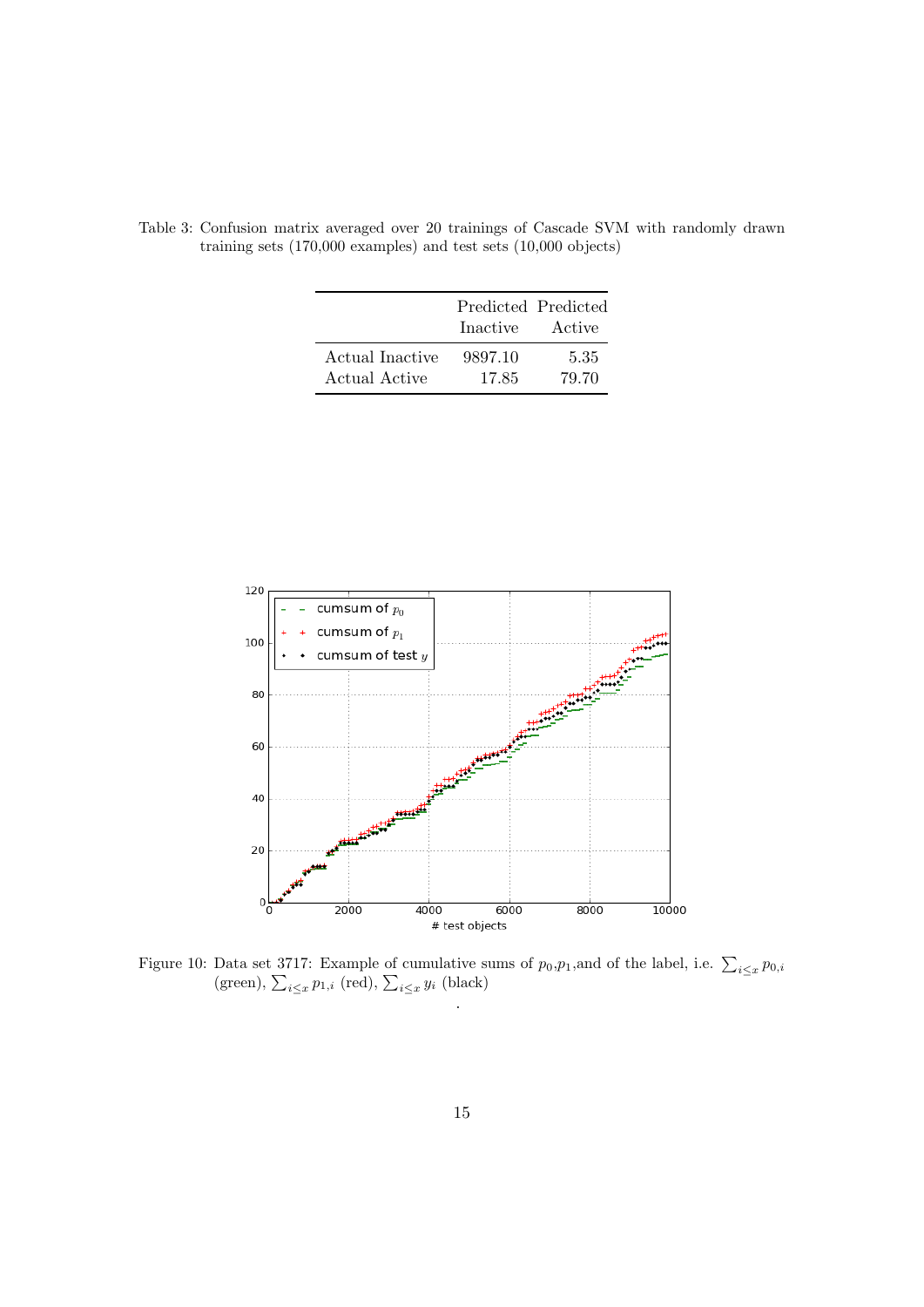

Figure 11: Calibrators  $g_0(s)$  and  $g_1(s)$ 



Figure 12: Data set 3717: Platt's and Venn-ABERS calibrators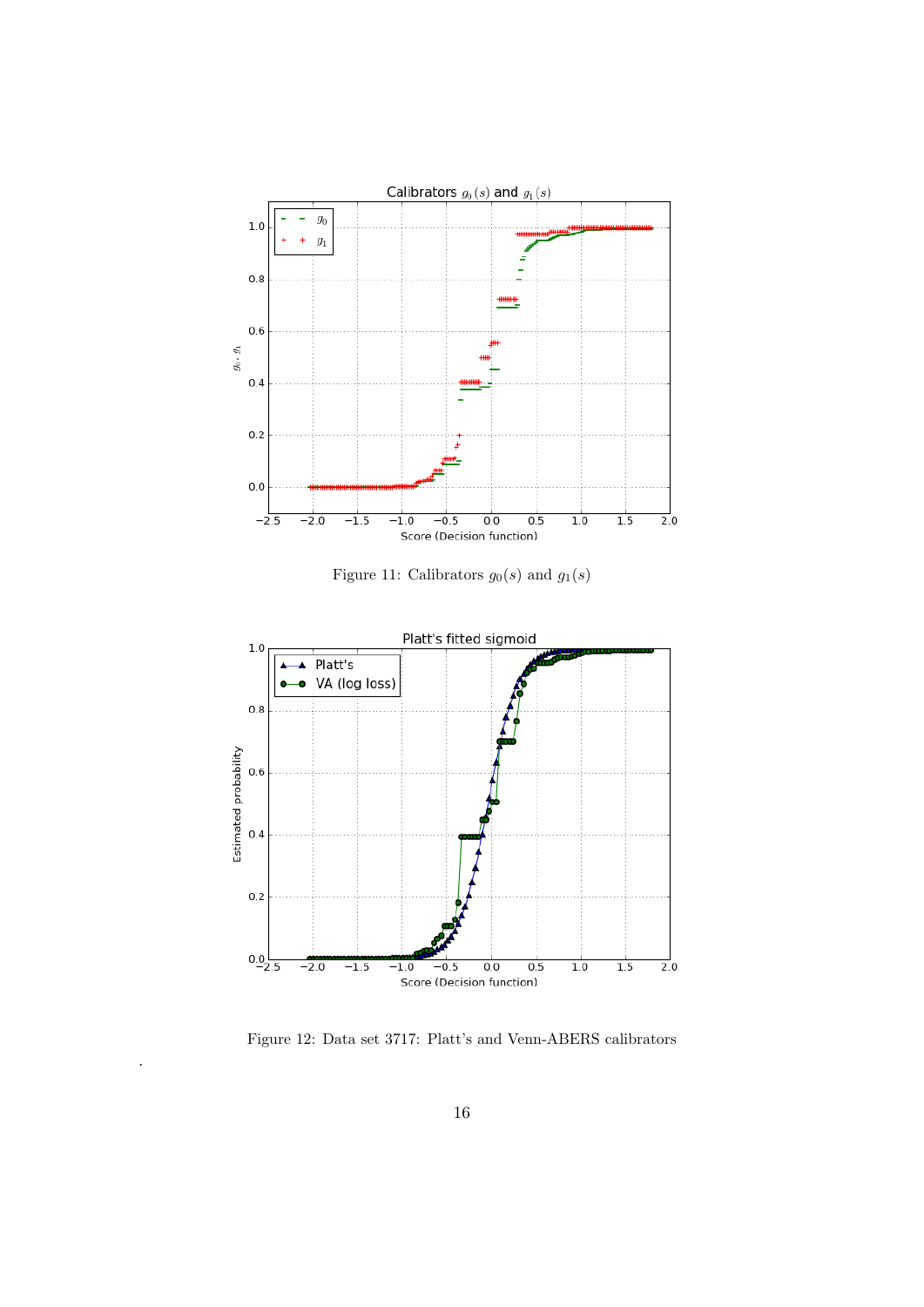The comments for data set 3717 are similar to those for 827. Perhaps the difference between Platt's and Venn-ABERS calibrators is even less significant, but there still is a tiny advantage in log loss terms for Venn-ABERS. Also for data set 3717, the log loss for Venn-ABERS appears to exhibit lower variance.

The list of the top 20 candidate test compounds in Table 4 by p-value and by probability confirms the findings already seen in the case of data set 827. The ranking resulting from the Conformal Predictor has a finer granularity than that resulting from Venn-ABERS (in the sense that more compounds share the same probability than the same p-value). The rankings are identical if one disregards the arbitrary ordering in case of ties.



Figure 13: Data set 3717: Log-loss on test sets, over 20 runs

## 8 Summary and Conclusions

.

In this report we introduced Probabilistic Prediction and highlighted its conceptual differences with Conformal Prediction. We presented the notion of validity for a probabilistic predictor and introduced Venn Predictors, multi-probabilistic predictors for which it is possible to prove the validity property. We then turned to Venn-ABERS predictors, which are Venn Predictors that calibrate classification scores into probabilities. Finally, we applied a fast method of computing Venn-ABERS probabilities to a bioassay data set and compared and contrasted its results with Platt's scaling and Conformal Predictors.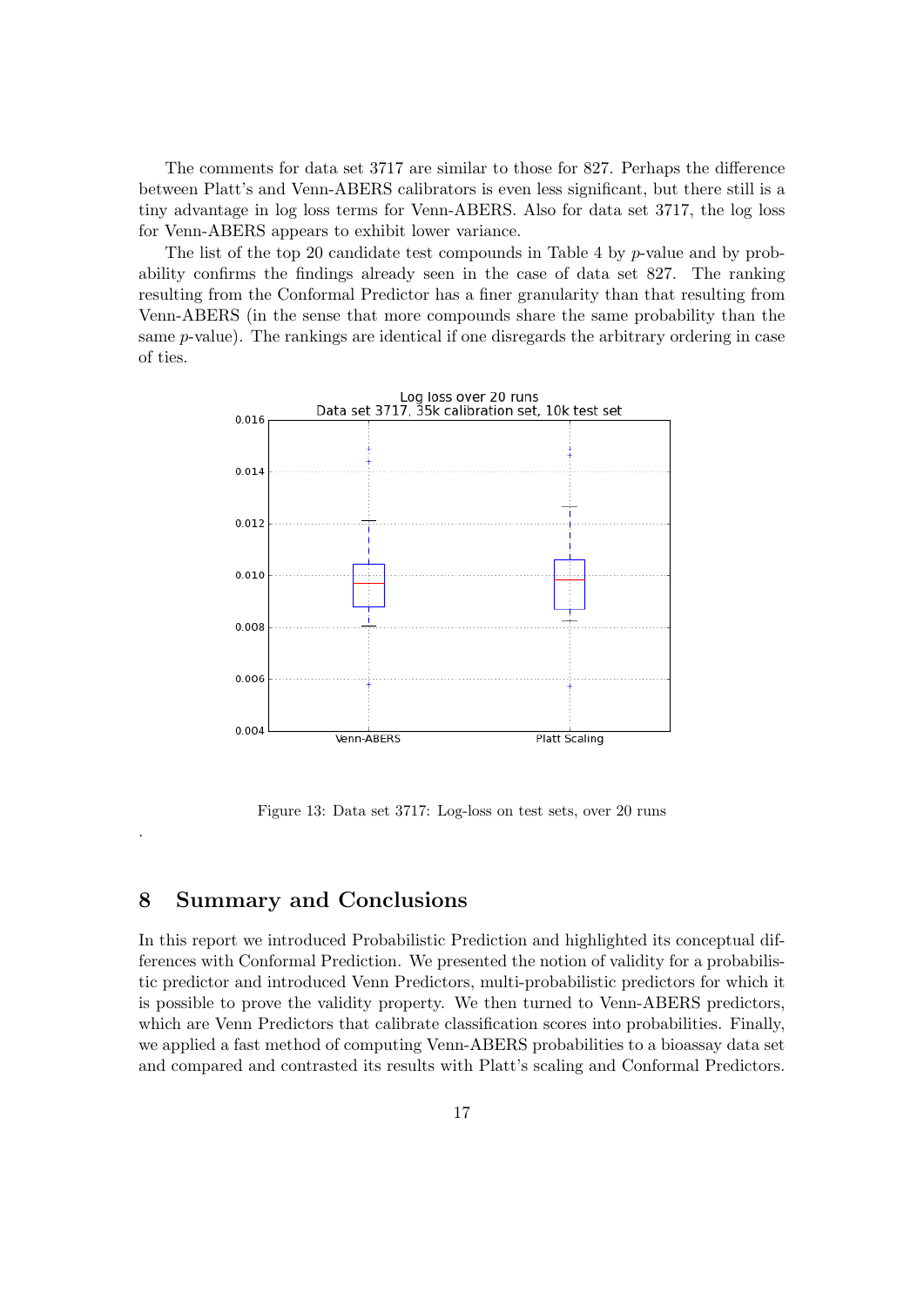| Ranking        | Best compounds | Best compounds | <i>p</i> -value | Prob  |
|----------------|----------------|----------------|-----------------|-------|
|                | by $p$ -value  | by probability |                 |       |
| $\overline{0}$ | $*214891$      | $*214694$      | 1.000           | 0.994 |
| 1              | $*213784$      | $*213784$      | 1.000           | 0.994 |
| $\overline{2}$ | $*214318$      | $*214891$      | 1.000           | 0.994 |
| 3              | $*214694$      | $*214318$      | 1.000           | 0.994 |
| 4              | $*214944$      | $*214944$      | 0.997           | 0.993 |
| 5              | $*495$         | $*214714$      | 0.997           | 0.993 |
| 6              | $*214741$      | $*213852$      | 0.997           | 0.993 |
| 7              | $*214714$      | $*213853$      | 0.997           | 0.993 |
| 8              | $*213852$      | $*214741$      | 0.997           | 0.993 |
| 9              | $*213853$      | $*495$         | 0.997           | 0.993 |
| 10             | $*214055$      | $*214789$      | 0.994           | 0.993 |
| 11             | $*213601$      | $*213601$      | 0.994           | 0.993 |
| 12             | $*214789$      | $*214055$      | 0.994           | 0.993 |
| 13             | $*501$         | $*309$         | 0.991           | 0.993 |
| 14             | $*214808$      | $*501$         | 0.991           | 0.993 |
| 15             | $*309$         | $*214511$      | 0.991           | 0.993 |
| 16             | $*213851$      | $*213851$      | 0.991           | 0.992 |
| 17             | $*214511$      | $*214808$      | 0.991           | 0.992 |
| 18             | $*214811$      | $*214811$      | 0.988           | 0.992 |
| 19             | $*213899$      | $*214342$      | 0.982           | 0.992 |

Table 4: Data set 3717: The 20 candidate compounds (out of a test set of 10,000) that are ranked highest, according to Conformal Prediction and to Venn-ABERS Prediction. The asterisk denotes those compounds that are actually Active.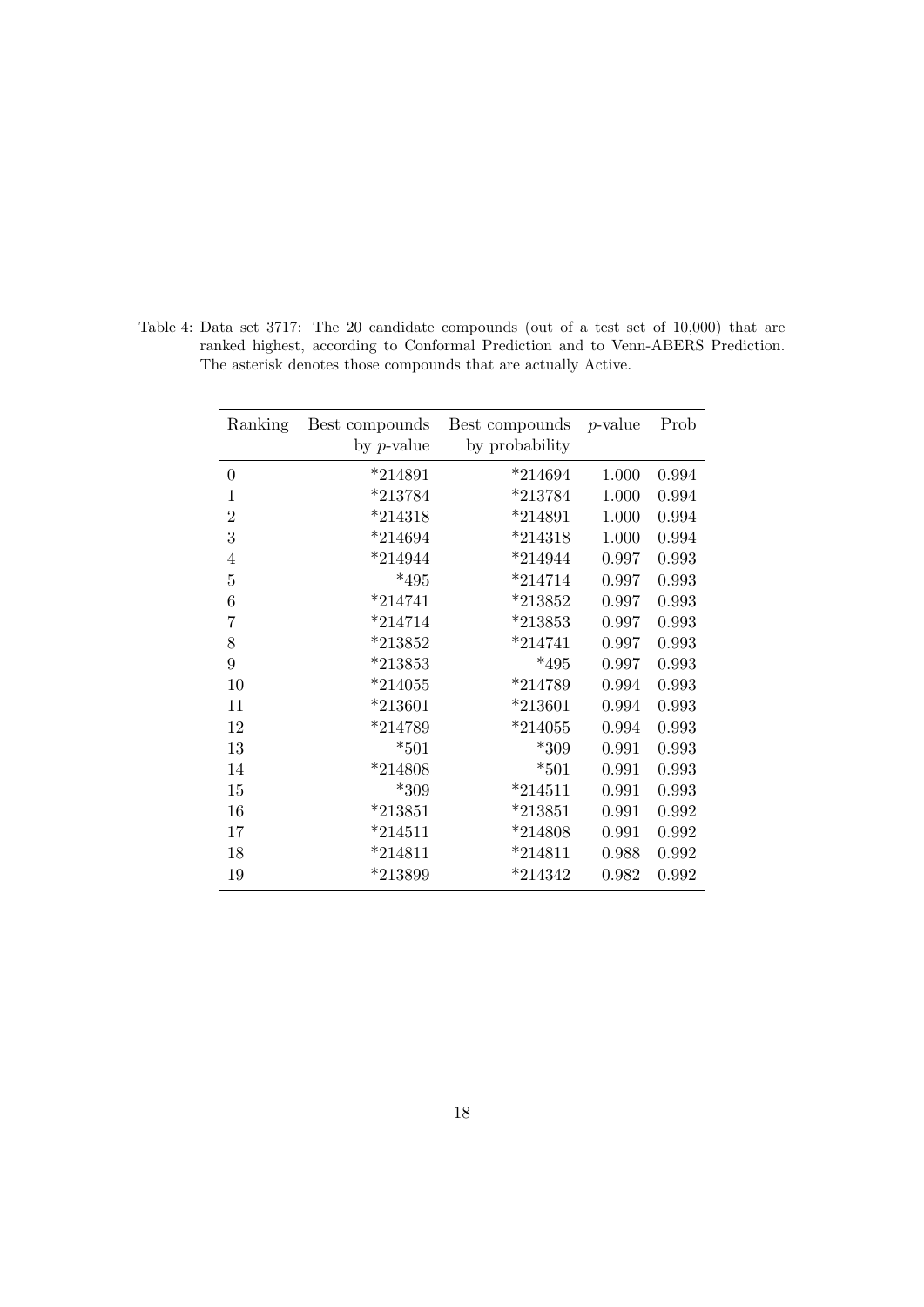

Figure 14: Data set 3717: Log-loss for Active examples only on test sets, over 20 runs.

Venn-ABERS predictors can improve on Platt's scaling, in particular when the functional dependency of probabilities to scores departs significantly from a sigmoid. Their computational cost is competitive with Platt's scaling and perfectly affordable even on large data set sizes.

Conformal Predictors and Venn-ABERS Predictors appear to produce a very similar ordering of compounds when ranking them to identify the more promising candidates. Probabilistic Prediction offers a more theoretically sound basis for merging predictions from different classifiers (using different kernels or learning on separate subsets of the training data).